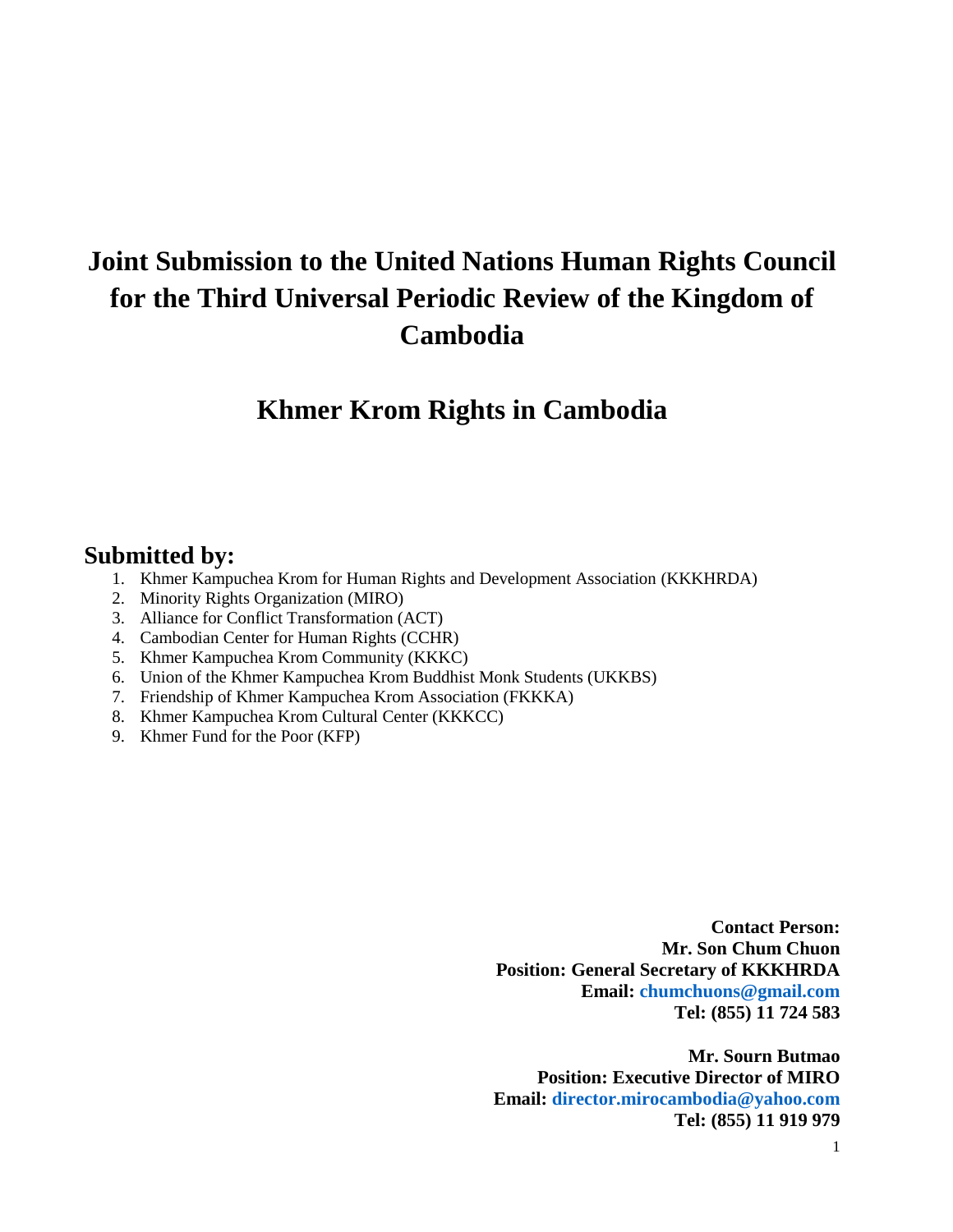## **1. Introduction**

1. This joint stakeholder submission is submitted to the third Universal Periodic Review of Cambodia by Khmer Kampuchea Krom for Human Rights and Development Association (KKKHRDA), Minority Rights Organization (MIRO), Cambodian Center for Human Rights (CCHR), Alliance for Conflict Transformation (ACT) and a five other Khmer Krom Human Rights Organizations based inCambodia and working on Khmer Krom human rights.

#### *1.1 History*

- 2. The Khmer Krom are a minority whose population is concentrated in an area spanning modern day southern Cambodia and Viet Nam's Mekong River delta. Historically, this region has been referred to as *Kampuchea Krom* (meaning lower Cambodia). Research suggests that Khmer people have lived in this region from as early as the  $1<sup>st</sup>$  century B.C.E.<sup>1</sup> Khmer rule over the Kampuchea Krom region continued well into the  $17<sup>th</sup>$  Century but was latterly eroded by Vietnamese influence and colonization.<sup>2</sup> In the 1880s, the French formally colonized the region and partitioned Kampuchea Krom. This began a period of relative stability, with the Vietnamese and Khmer Krom co-existing and naturally and gradually integrating. Upon Vietnamese independence in 1949, the area of Kampuchea Krom became part of the new Vietnamese state.<sup>3</sup>
- 3. Ngô Đình Diệm's 1955-1963 regime, which gained control of the south and transformed it into the Republic of Viet Nam, oversaw forced integration between the Vietnamese and the Khmer Krom. The regime also passed several ordinances to confiscate thousands of hectares of Khmer Krom farmland for distribution to Vietnamese migrants, whilst various repressive measures forced the adoption of Vietnamese names and language.<sup>4</sup>
- 4. Meanwhile, Khmer Krom suffered further abuses in Cambodia during the Khmer Rouge regime of the mid-1970s, often being referred to as "*Khmer bodies with Vietnamese minds*."<sup>5</sup> The vast majority fled to Viet Nam. After toppling the Khmer Rouge in 1979, the Vietnamese government repatriated the refugees back to Cambodia. The alleged crimes that are being considered as part of Case 004, which is currently under investigation by the Co-Investigating Judges of the Extraordinary Chambers in the Courts of Cambodia, include charges against Mr. Yim Tith of carrying out genocide of Khmer Krom.<sup>6</sup>

#### *1.2 . Khmer Krom in Viet Nam today*

5. Culturally, the Khmer Krom have a deep connection with Cambodia, with the majority speaking Khmer and practicing Theravada Buddhism. A cultural divide from the Vietnamese has resulted in pressure upon the Khmer Krom - to suppress their identity and assimilate into Vietnamese culture. Protests over confiscated land or restrictions to political freedoms have been met with violent suppression by Vietnamese authorities. Examples of restrictions include interference with religious practices and harsh responses to protests conducted by ethnic Khmer, including reports that, following peaceful demonstrations, numerous Khmer monks were defrocked by local authorities, while others have allegedly been imprisoned or face pagoda detention and surveillance.<sup>7</sup>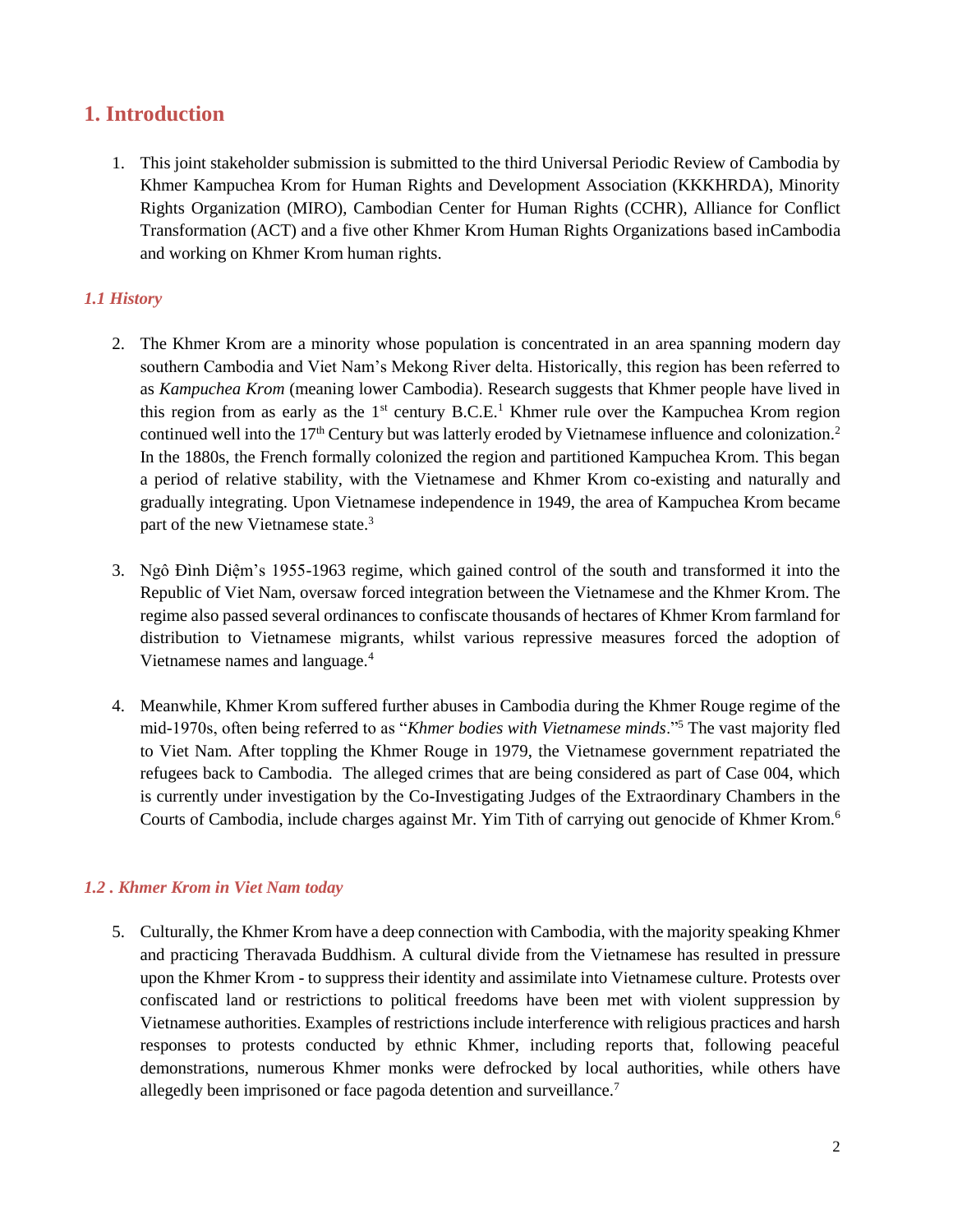6. The Vietnamese government's official position is to promote and support the Khmer Krom, including their linguistic and religious rights.<sup>8</sup> Yet, the Khmer Krom feel they are denied the equal rights and opportunities granted to other minorities in Viet Nam, leading many to seek refuge in Cambodia.<sup>9</sup>

#### *1.3. Khmer Krom in Cambodia*

7. Khmer Krom are treated inconsistently by the RGC. Formally, they have been offered citizenship if they choose to live in Cambodia. However, this policy has proven to have issues surrounding its implementation.<sup>10</sup> At a local level, Khmer Krom have experienced discrimination in Cambodia because they are viewed as being Vietnamese, despite their Khmer ethnicity and religious, cultural and linguistic ties. Khmer Krom protests and activism have been shown a degree of tolerance in Cambodia, provided they do not aggravate Cambodian-Vietnamese relations. However, a wave of protests in 2007 and 2008 resulted in a violent crackdown in both Viet Nam and Cambodia.<sup>11</sup> Protests by Khmer Krom have continued to take place, especially since 2012.<sup>12</sup>

#### *1.4 The Identity Card Issue*

- 8. It is estimated that 20-30 per cent of Khmer Krom in Cambodia lack identity cards.<sup>13</sup> Identity cards are essential for access to healthcare, education, land ownership, employment, passports, finance and other benefits available to citizens such as the ability to vote. Many are denied registration for births and marriages without the identification cards, resulting in the creation of a generation of people who lack documentation.<sup>14</sup>
- 9. In part, the problem arises due to a lack of a formal administrative processes for Khmer Krom or other ethnic groups to access identity cards. A Khmer Krom applicant will likely have a Vietnamesesounding name, a distinct accent, and documentation listing Viet Nam as their birthplace. Some have no fixed address or live on land without formal title. The problem is perpetuated because proof of residence in Cambodia is necessary in order to obtain an ID card, and one needs an ID card in order to buy land.
- 10. If their application for identification is not denied outright, Khmer Krom applicants report being asked to change their name to something that sounds "more Khmer" or to fabricate a birthplace in Cambodia. Khmer Krom thus face a difficult choice between sacrificing their heritage and identity or continuing to live without documentation. As recently as July 2016, the media reported Khmer Krom being denied identity cards or renewal of expired cards.<sup>15</sup> Some government officials have claimed they needed to wait for a directive from superiors or the Ministry of Interior before issuing cards.<sup>16</sup>

## **2. Methodology**

11. This submission was developed by a group of NGOs working with minority people in Cambodia, which held four consultations in Phnom Penh in March, April and May 2018 to gather firsthand credible evidence to showcase the issues that minorities and Khmer Krom people face. Secondary data stems from scholarly reports and first and second cycle UPR recommendations to Cambodia.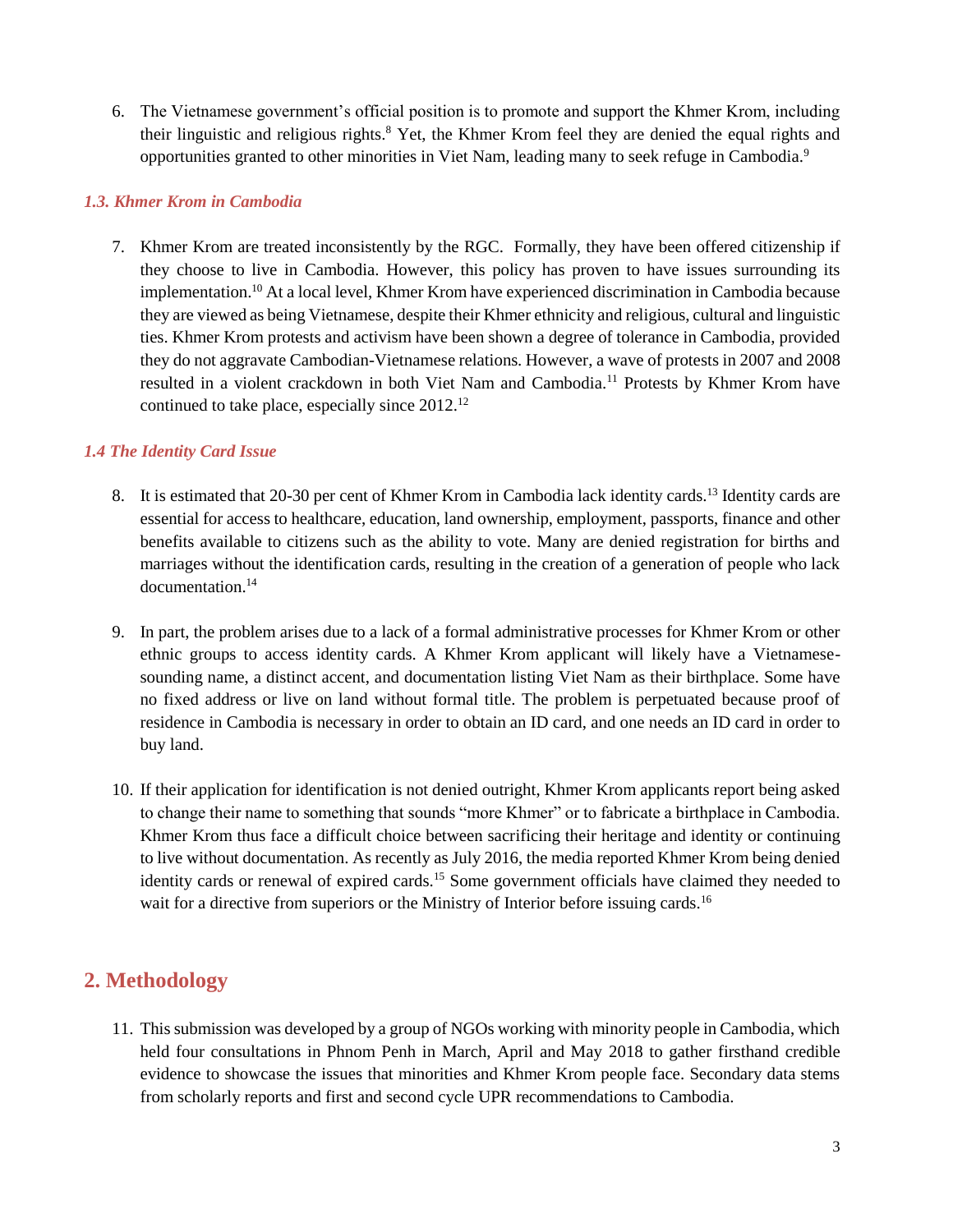#### *2.1. National UPR Context*

12. On 28 January 2014, the Royal Government of Cambodia (the "RGC") underwent its second Universal Periodic Review ("UPR") at the United Nations ("UN") Human Rights Council (the "HRC"), during which 76 States commented on Cambodia's human rights situation and made a total of 205 recommendations on a wide variety of issues. Cambodia accepted 171 recommendations and deferred another 34. The HRC convened again in June 2014 for its 26th session, during which it formally adopted the Outcome Report of Cambodia's UPR. As of 14 August 2014, Cambodia responded to recommendations by accepting 163, noting 42. It has become the settled practice of the HRC to conduct mid-term reviews within the UPR cycle, whereby states' progress in implementing previous UPR recommendations is followed up by the HRC, through the voluntary submission of mid-term reports by the State under review and civil society. The mid-term review of Cambodia's second UPR was scheduled for 2017 but the RGC did not publish a mid-term report. The third review of Cambodia is scheduled to take place in January 2019. In addition, the HRC had convened its 36th session in September 2017, when it held its annual discussion of the human rights situation in Cambodia.

## **3. Khmer Krom Rights**

#### *3.1. Citizenship Rights<sup>17</sup>*

- 13. The Cambodian government has, over the past twenty-five years, repeatedly and publicly stated that it considers Khmer Krom who were living in Kampuchea Krom (southern Viet Nam) but then move to Cambodia to be Cambodian citizens, including in official documents<sup>18</sup> and in responses given to the UN Committee on the Elimination of all forms of Racial Discrimination in 2010.<sup>19</sup> Yet, in practice, there is no specific legal or administrative procedure by which Khmer Krom can realize their rights. As a result, there is a gap between the high-level statements of the RGC and implementation at local level, with the result that often Khmer Krom are not recognized as Khmer citizens in practice.
- 14. The Constitution of the Kingdom of Cambodia ("the Constitution"), provides that Khmer citizens will not be deprived of their nationality.<sup>20</sup> However, the criteria for the way in which one qualifies as a Khmer citizen is not set out in the Constitution, which simply provides that acquisition of Khmer nationality will be determined by law.<sup>21</sup>
- 15. The strict requirements set out in the Nationality Law and related regulations for individuals to be granted Cambodian identity cards mean that, in reality, many Khmer Krom are unable to access identity documents and enjoy the rights that citizenship should provide. Khmer Krom individuals, who are frequently born outside Cambodia and lack a permanent address in Cambodia, have difficulty satisfying the strict legal criteria in order to obtain an identity card. Identity cards are required to unlock the rights that accompany citizenship in practice. Without an identity card, a citizen cannot, for example, purchase land, secure employment or access education. Further, they cannot register to vote - a right which is of particular relevance as the July 2018 national election approaches.
- 16. Members of the Khmer Krom without identity cards continue to face difficulties living in Cambodia, including discrimination, lack of housing, and lack of recognition from the authorities: 60.6% of Khmer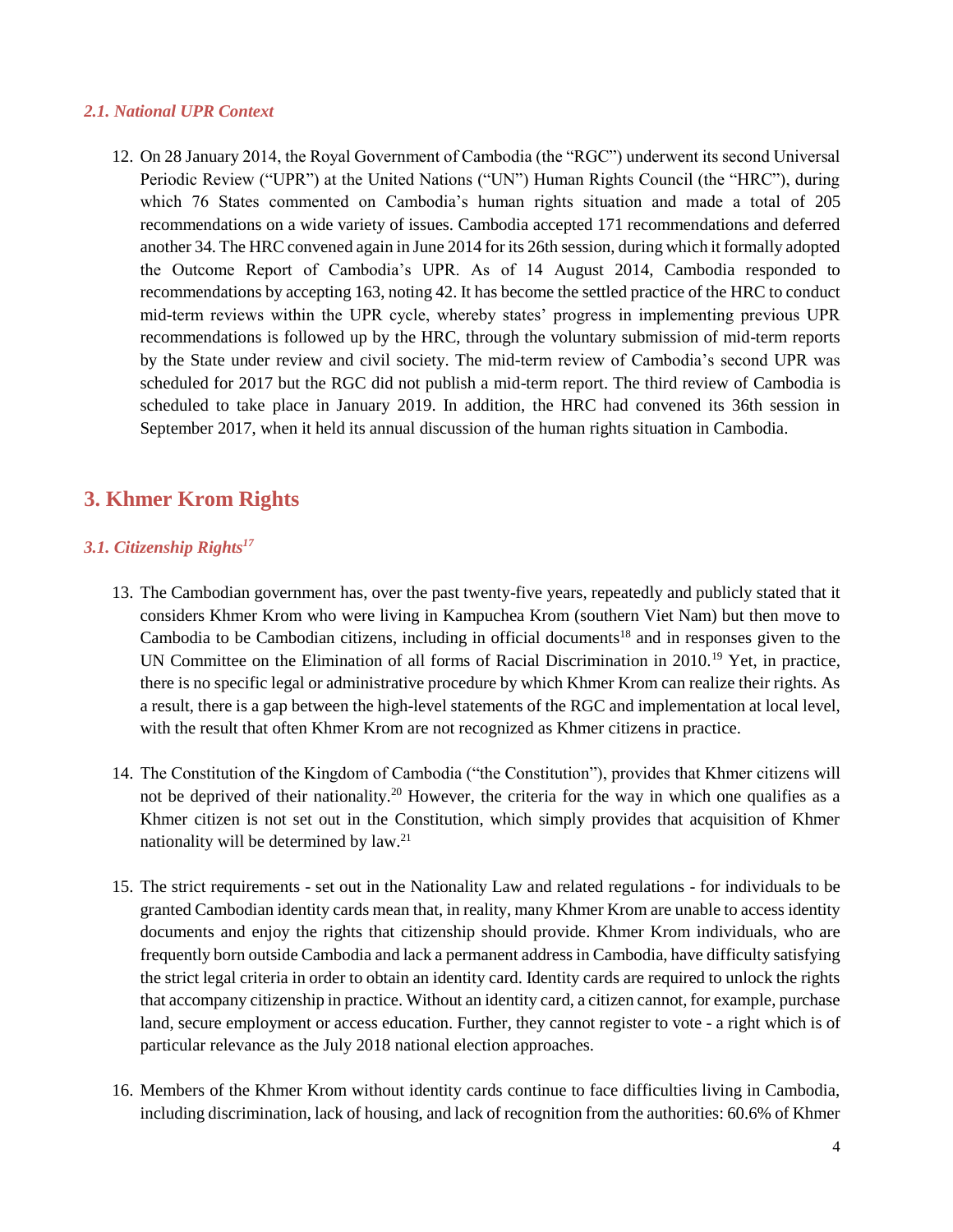Krom surveyed on this issue cited discrimination as one of the main difficulties or challenges they face in Cambodia.

- 17. Troublingly, the majority of Khmer Krom lack awareness of their rights under Cambodian law and of the procedures for acquiring Cambodian identity cards. In a survey conducted by CCHR, KKKHRDA and ACT and partners in 2016 among Khmer Krom communities living in Cambodia, a striking 91.6% of respondents reported being unaware of the citizenship rights for Khmer Krom under the Cambodian Constitution and Nationality Law*.* The research revealed that 59.5% of respondents had never applied for a Cambodian identity card, with the most frequent explanations for this being that they did not receive information on how to do so (25.95% of responses) and that they did not know if anyone could assist them (16.03%). The lack of clarity and legal certainty created by the contrast between the RGC's statements that Khmer Krom are Khmer citizens, and the absence of a clear administrative or legal avenue to allow them to access these citizenship rights in practice, is acting as a barrier to Khmer Krom realizing these rights<sup>22</sup>.
- 18. Some local authorities delay the process of Khmer Krom obtaining citizenship, and even deny renewal to those who are in possession of expired ID cards<sup>23</sup>. It is not uncommon for agencies to require Khmer Krom to pay money in order to obtain legal documents, or for Khmer Krom to be forced to change their family name and place of birth in order to acquire an  $ID^{24}$ .

#### *Recommendations*

- i. Ensure that no person is prevented from enjoying their human rights due to their nationality, ethnicity or race, including through actively promoting the ability of Khmer Krom to access identification documents;
- ii. Ensure that implementation of the National Strategic Plan on Identification 2017 2026 takes account of the needs of minorities, including Khmer Krom, and addresses the specific issues they face in accessing identification documents;
- iii. Issue a clear restatement of the RGC's position that Khmer Krom are Khmer citizens, and therefore enjoy the rights and protections accorded to all citizens under the Constitution and domestic law;
- iv. Issue a legal instrument clarifying that the Law on Nationality applies to Khmer Krom and confirming that if an individual of Khmer Krom origin can show Khmer nationality by way of Khmer Krom ethnicity/parentage, they are eligible for identity documentation;
- v. Establish a public program to tackle and reduce discrimination against the Khmer Krom and ethnic minorities including the eradication of discriminatory legislation.

#### *3.2. Freedom of Expression and Surveillance*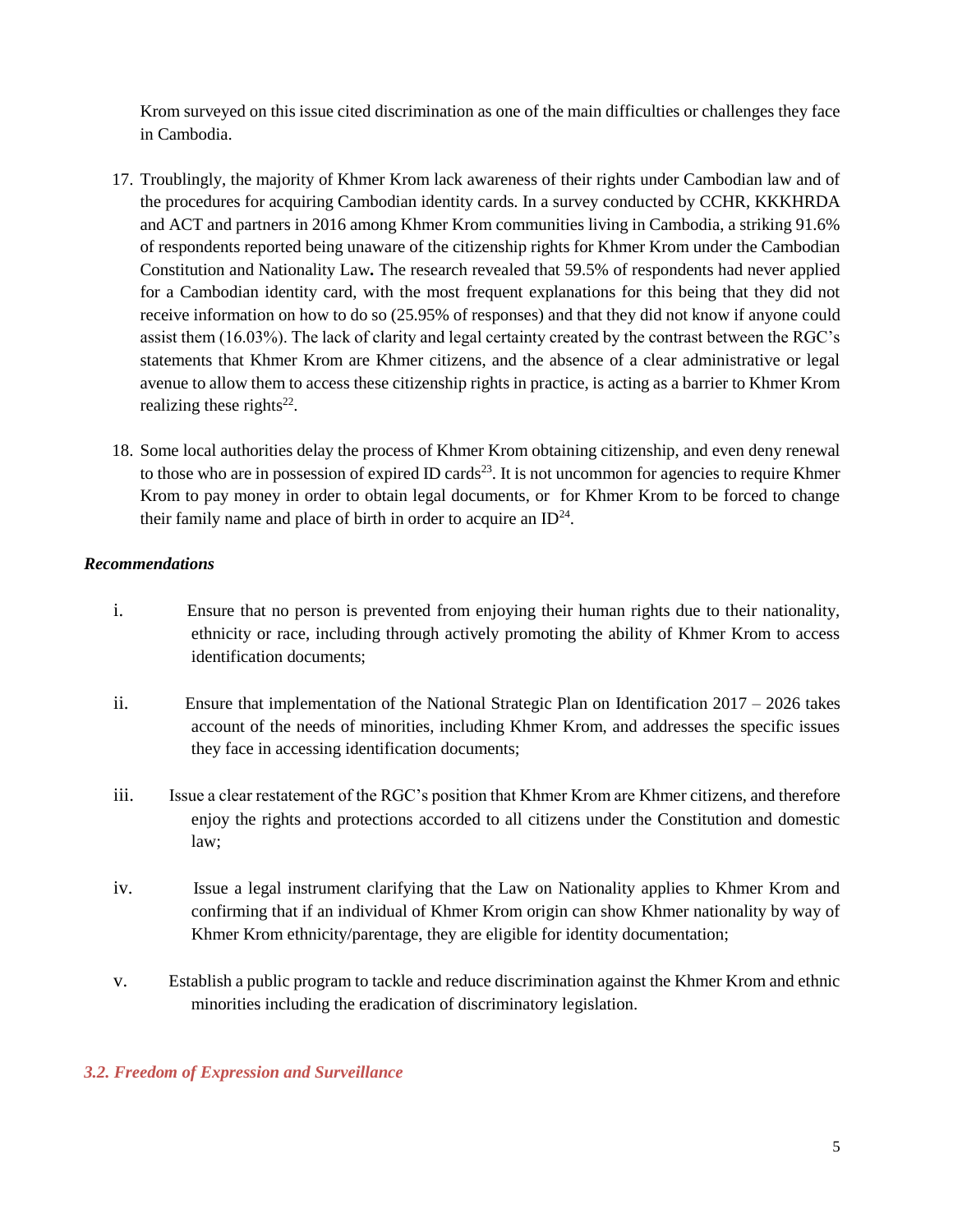19. Khmer-Krom human rights activists and individuals report being consistently subject to monitoring and intimidation by local authorities when conducting field research on Khmer Krom issues. In particular, authorities interfere with activities at the offices of the Khmer Krom associations that work with the Khmer Krom people, and in the temples of Khmer Krom Buddhist monks, as well as on social media and other online platforms. Such interference commonly takes the form of surveillance, photographing, recording and questioning of activists, which hampers freedom of expression by engendering selfcensorship among activists due to legitimate fears for their own safety and that of their families.

#### *Recommendation<sup>25</sup>*

- vi. Create and maintain, in law and in practice, a safe and enabling environment in which human rights defenders, including those promoting the rights and freedoms of Khmer Krom and other minorities, can operate free from hindrance and insecurity, in accordance with Human Rights Council resolutions 22/6 and 27/31.
- vii. Stop the practice of sending civilian police to surveil the legitimate activities of Khmer Krom activists.

#### *3.3 Freedom of Peaceful Assembly*

- 20. Every year, the Khmer-Krom people living in Cambodia organize a ceremony to commemorate June 4, which is the date their homeland was transferred by the French colonial rulers to Vietnam on June 4, 1949, without the consent of the Khmer Krom people. This event is regularly subject to extra-legal interference and / or prohibition every year. Although permission for peaceful assemblies is not required according to Cambodia's Law on Peaceful Assembly, the relevant authorities often ban the event on the grounds that it has not been granted permission<sup>26</sup>. Instead of encouraging the Khmer-Krom people to commemorate this historical event, the Cambodian government uses various tactics to delay or deny approval of the event. If the Cambodian government decides to allow the event, they apply restrictions to limit the number of participants and the event is only allowed to be organized indoors in a location that the government approves of  $27$ . Such restrictions illegitimately reduce the impact of this event, which is so important to the identity of the Khmer Krom people<sup>28</sup>.
- 21. In June 2017, Khmer-Krom people in Cambodia sought to organize a peaceful procession to the National Assembly and Ministry of Foreign Affairs of Cambodia in order to submit a petition calling for respect for the rights of Khmer Krom people. The Phnom Penh City Hall banned the planned event and threatened to arrest people if they proceeded to march.<sup>29</sup>
- 22. When participating in Khmer Krom cultural activities, for example, in the commemoration of the loss of the Kampuchea Krom or non-violent demonstrations, participants report worrying about their security and safety when returning to their homes, as local authorities accuse them of protesting against the government or participating in political activities.

#### *Recommendation<sup>30</sup>*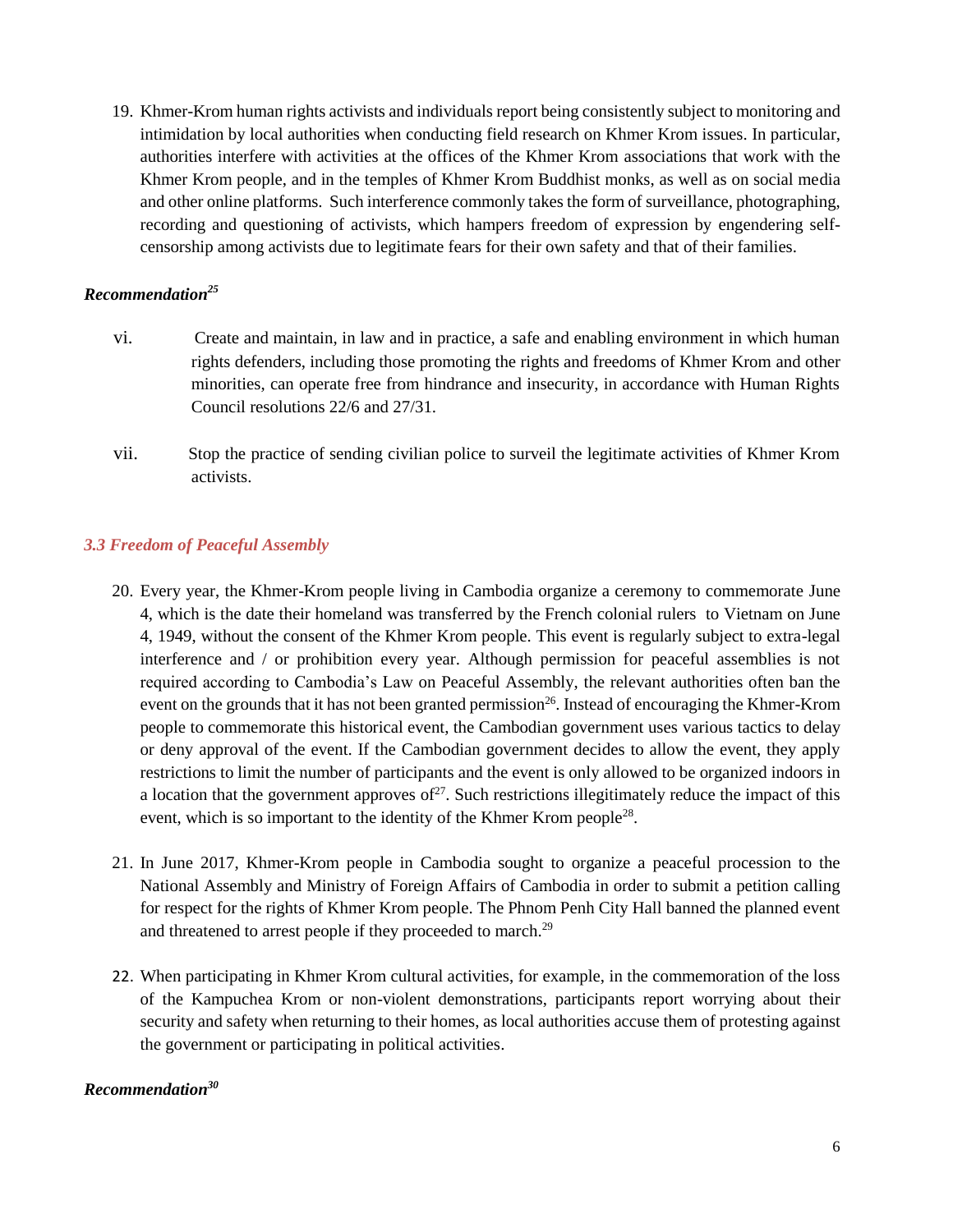- viii. Ensure that the Phnom Penh authorities and provincial authorities in the sixth mandate of the National Assembly (2018-2022) facilitate peaceful gatherings and activities planned by Khmer Krom associations, in accordance with the Law on Peaceful Assembly.
- ix. Fully uphold freedom of peaceful assembly, including for the members of ethnic Khmer Krom people, religious and linguistic minority groups, even if not officially recognized as national minorities, including the enjoyment peaceful political and religious practices and expressions of cultural identity.
- x. Ensure that the Phnom Penh authorities and provincial authorities in the sixth mandate of the National Assembly (2018-2022) enable Khmer Krom associations to conduct celebrations in places and times that do not mute their impact, in accordance with the Law on Peaceful Assembly.

#### *3.4 Housing Rights*

23. Many Khmer-Krom cannot access legal rights to own land or housing. This has happened to hundreds of families in Phnom Penh (Po Senchey and Sen Sok districts), and hundreds of families in Takeo province, who experience land conflicts with the authorities.

#### *Recommendation<sup>31</sup>*

xi. Ensure the equal right to legal ownership of land and housing rights for Khmer Krom.

#### *3.5 Education Rights<sup>32</sup> , 33 , 34*

24. Many Khmer Krom minority children who were born from parents who have lived long-term in Cambodia, especially living on floating communities along Tonle Sap Lake of Kampong Chhnang, Pursat, Battambang, and Siem Reap province cannot access primary school because they don't have basic documentation such as their birth certificate as proof.<sup>35</sup>

#### *Recommendation*

xii. Ensure access to primary school for Khmer Krom children by allowing for the use of attestation documents as proof of legal documents, instead of requiring a birth certificate.

#### *3.6 Specific case studies affecting Khmer Krom*

25. On 19 June, 2017 a Khmer Krom Buddhist monk, Meas Vichet, disappeared following a conflict with local people. He was a former member of the management committee of the Union Khmer Kampuchea Krom Buddhist Students. He had interactions with Siem Reappolice in the village of Totea, Krobey Real commune, Siem Reap province. After his disappearance, the Siem Reap provincial authorities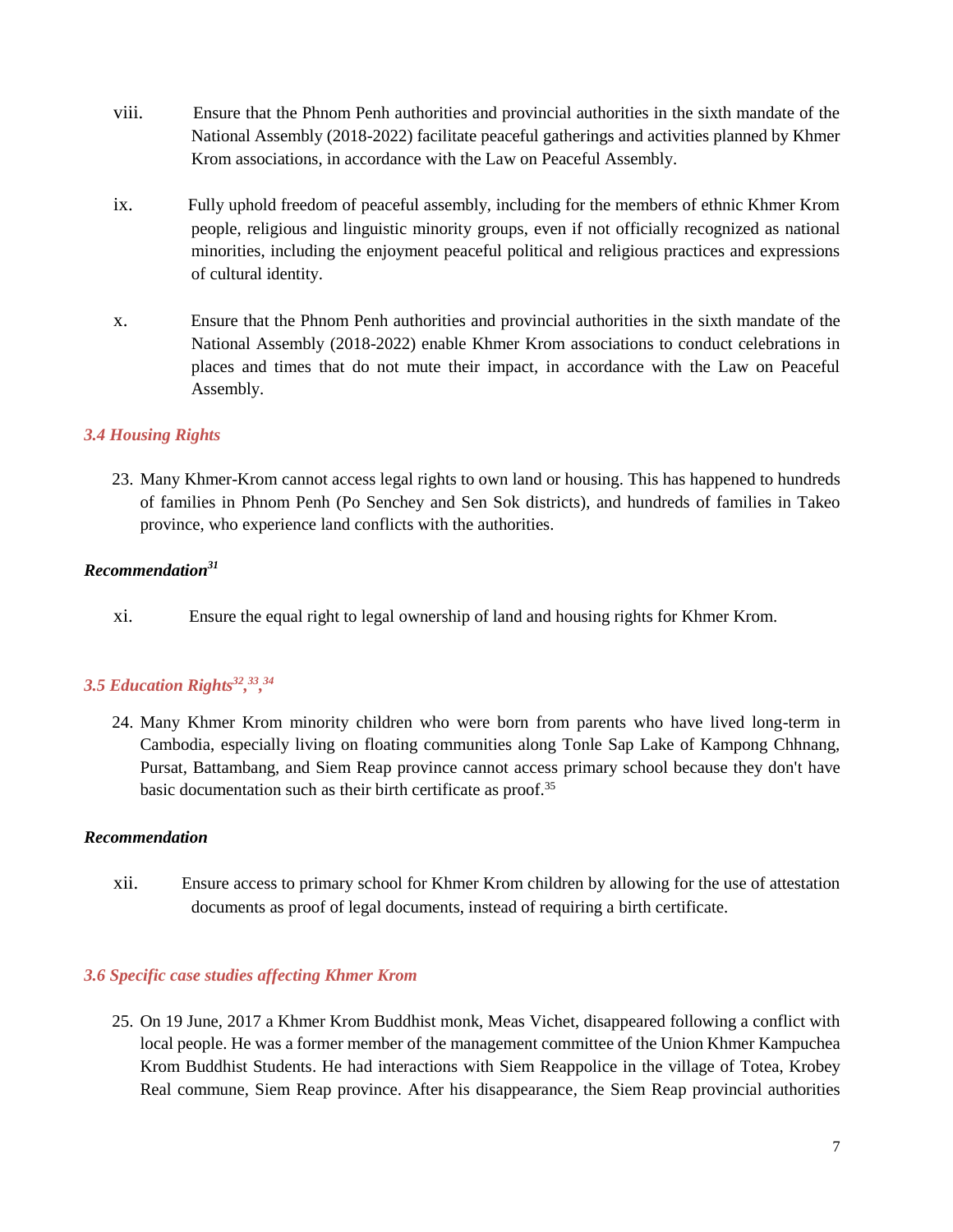have apparently not attempted to investigate the case, but human rights monitors have questioned the official version of events.<sup>36</sup>

26. On April 12, 2013, Mr. Ly Chhuon, Editor-in-Chief of the Prey Nokor News magazine in Cambodia, along with his wife and daughter, left Phnom Penh, Cambodia, to visit relatives in Kampuchea-Krom (Mekong Delta) during Cambodian New Year. His family wanted to celebrate Cambodian New Year with his relatives in his homeland. The Vietnamese authorities detained them for three days and then deported them back to Cambodia. While Mr. Ly Chhuon was being detained, the Cambodian government took no action to protect him.

#### *Recommendation*

- xiii. Conduct a thorough and independent investigation into the disappearance of Ven. Meas Vichet and bring any perpetrators to justice.
- xiv. Ensure cooperation between with Cambodia-Viet Nam border officials, in order to facilitate the passage of Khmer Krom people between Cambodia and Viet Nam without restraint or detention.
- xv. Ensure that all police and local authorities refrain from any acts of discrimination against Khmer Krom people, by characterizing them as Vietnamese nationals or as supporters of opposition political parties.

## **4. Conclusion**

- 27. The current situation of the Khmer Krom and other ethnic minorities in Cambodia is worrying. The standards applied to Khmer Krom and ethnic minorities are remarkably different from those applied to the majority of the population. For Khmer Krom, the right to citizenship is restricted and there is significant discrimination because of perceived political tendencies, leading to denial of many different human rights.
- 28. Urgent action is required to resolve and clarify the citizenship status of Khmer Krom. The land rights situation of the Khmer Krom must also be addressed.
- 29. Regarding ethnic minorities, especially minorities that are living on the floating communities along Tonle Sap Lake, they are in a situation of statelessness by having no legal status even if they have lived long-term in the same area. This vicious cycle negatively affects the opportunities of the next generation and restricts access to public services and the realization of human rights. Specifically, children of stateless parents have no rights to access school because they have no basic documentation to support their birth certificate.

#### *Advanced questions*

1.1 Representatives of the Royal Government of Cambodia have repeatedly stated that Khmer Krom from southern Viet Nam to Cambodia are legally Cambodian citizens. Does the Ministry of Interior plan to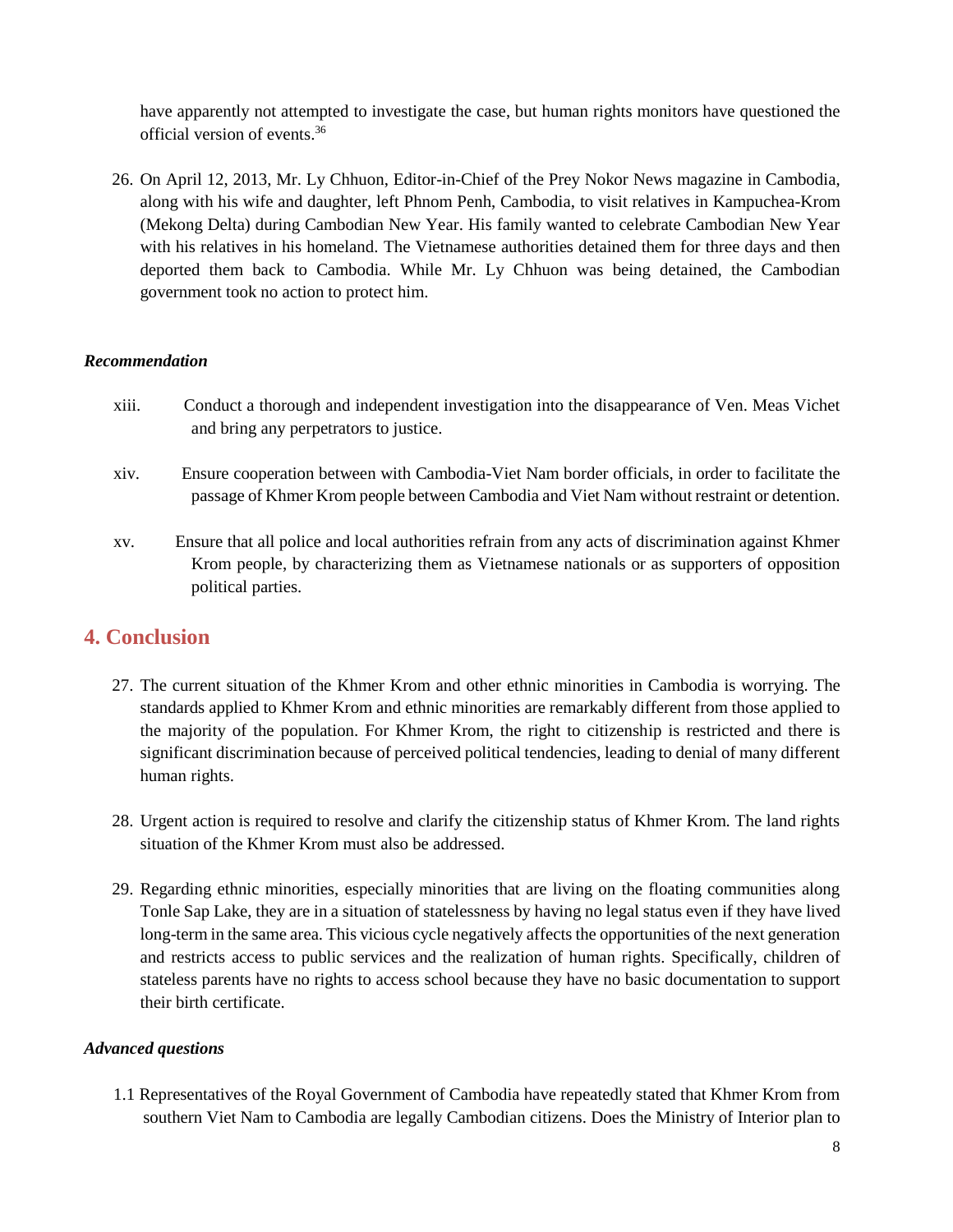ensure that sub-national authorities know and implement this policy? When is the government planning on including these statements in enforceable legal instruments?

- 1.2 Khmer Krom are Khmer citizens, but when they organize any workshops, training courses and other celebrations, why do police officers in civilian dress regularly surveill and record such events? How is the Ministry of Interior of Cambodia going to stop this practice?
- 1.3 The Cambodian Constitution guarantees freedom of assembly, and Khmer Krom are Khmer citizens. Why is it that in some provinces of Cambodia, such as Takeo, Siem Reap, Kandal and Phnom Penh, activities undertaken by the Khmer Krom population and Khmer Krom activists are stopped by local authorities, even when registered and acting in compliance with all relevant laws?

<sup>8</sup>Human Rights Watch, 2009.

<sup>11</sup>[Laura Marcia Kirchner, 2015,](http://bit.ly/1XFN911) p.23; *See also*[, Human Rights Watch, 2009.](http://bit.ly/2iRFZdM)

<sup>1</sup>Peter Scott and Khmer Kampuchea-Krom Federation 'A Brief History of the Kampuchea Krom: The Khmer-Krom Journey to Self-Determination', Khmers Kampuchea-Krom Federation, 2009, [https://khmerkrom.org/history.](https://khmerkrom.org/history) (Archeologists have found the site of a city which "provides evidence that the Khmer civilization lived in 1st century B.C., or during the Nokor Phnom (Funan Kingdom) period").  $\overline{\phantom{a}}$ 

<sup>&</sup>lt;sup>2</sup>Laura Marcia Kirchner, 'Living on the margins: On the Status and Standing of Minorities and Indigenous Peoples in Cambodia', Heinrich Böll Foundation, 2015, [https://kh.boell.org/sites/default/files/hbs\\_living-on-the-margins\\_a5\\_3\\_rz-online-with-publishing](https://kh.boell.org/sites/default/files/hbs_living-on-the-margins_a5_3_rz-online-with-publishing-date.pdf)[date.pdf](https://kh.boell.org/sites/default/files/hbs_living-on-the-margins_a5_3_rz-online-with-publishing-date.pdf) (hereafter referred to as "Laura Marcia Kirchner, 2015").

<sup>&</sup>lt;sup>3</sup> Citizenship Rights for Khmer Krom in Cambodia', Alliance for Conflict Transformation, Cambodian Centre for Human Rights and Khmer Kampuchea Krom Human Rights and Development Association, January 2017, [page 3,](https://cchrcambodia.org/admin/media/report/report/english/2017_01_27_CCHR_Report_on_Legal_Status_of_Khmer_Krom_English.pdf)  [https://cchrcambodia.org/admin/media/report/report/english/2017\\_01\\_27\\_CCHR\\_Report\\_on\\_Legal\\_Status\\_of\\_Khmer\\_Krom\\_English](https://cchrcambodia.org/admin/media/report/report/english/2017_01_27_CCHR_Report_on_Legal_Status_of_Khmer_Krom_English.pdf) [.pdf.](https://cchrcambodia.org/admin/media/report/report/english/2017_01_27_CCHR_Report_on_Legal_Status_of_Khmer_Krom_English.pdf)

<sup>4</sup>Human Rights Watch, 'On the Margins: Rights Abuses of Ethnic Khmer in Vietnam's Mekong Delta' Human Rights Watch, 2009, [https://www.hrw.org/report/2009/01/21/margins/rights-abuses-ethnic-khmer-vietnams-mekong-delta,](https://www.hrw.org/report/2009/01/21/margins/rights-abuses-ethnic-khmer-vietnams-mekong-delta) (hereafter referred to as ["Human](http://bit.ly/2iRFZdM)  [Rights Watch, 2009"](http://bit.ly/2iRFZdM)).

<sup>5</sup>Mahdev Mohan, 'Reconstituting the "Un-Person": The Khmer Krom and The Khmer Rouge Tribunal', 2008, 12 SYBIL, 43-55, [https://ink.library.smu.edu.sg/cgi/viewcontent.cgi?referer=&httpsredir=1&article=1005&context=sol\\_aprl;](https://ink.library.smu.edu.sg/cgi/viewcontent.cgi?referer=&httpsredir=1&article=1005&context=sol_aprl) *citing* Kim Keokanitha, "Khmer Kampuchea Krom in the mind of Khmer Rouge" *Searching for the Truth*, 31 July 2002, p. 26.

<sup>6</sup>Press release, 'Mr. Yim Tith charged in Case 004', Extraordinary Chambers in the Courts of Cambodia, 9 December 2015, https://www.eccc.gov.kh/sites/default/files/media/ECCC%20PR%209%20Dec%202015%20Eng\_0.pdf.

<sup>7</sup>UN Human Rights Council, Report of the independent expert on minority issues, Gay McDougall, Addendum: Mission to Viet Nam (5 - 15 July 2010) United Nations General Assembly, Sixteenth session 24 January 2011, A/HRC/16/45/Add.2, paras. 32, 44, 66.[<https://documents-dds-ny.un.org/doc/UNDOC/GEN/G11/103/82/PDF/G1110382.pdf?OpenElement>](https://documents-dds-ny.un.org/doc/UNDOC/GEN/G11/103/82/PDF/G1110382.pdf?OpenElement)

<sup>&</sup>lt;sup>9</sup>'Citizenship Rights for Khmer Krom in Cambodia', Alliance for Conflict Transformation, Cambodian Centre for Human Rights and Khmer Kampuchea Krom Human Rights and Development Association January 2017, [page 4,](https://cchrcambodia.org/admin/media/report/report/english/2017_01_27_CCHR_Report_on_Legal_Status_of_Khmer_Krom_English.pdf)  [https://cchrcambodia.org/admin/media/report/report/english/2017\\_01\\_27\\_CCHR\\_Report\\_on\\_Legal\\_Status\\_of\\_Khmer\\_Krom\\_English](https://cchrcambodia.org/admin/media/report/report/english/2017_01_27_CCHR_Report_on_Legal_Status_of_Khmer_Krom_English.pdf) [.pdf.](https://cchrcambodia.org/admin/media/report/report/english/2017_01_27_CCHR_Report_on_Legal_Status_of_Khmer_Krom_English.pdf)

 $10$ [Human Rights Watch, 2009](http://bit.ly/2iRFZdM) (refers to a letter written by King Norodom Sihanouk, dated 22 December 1992 upon which the following statement is based: "the Cambodian government has repeatedly and publicly stated that it considers Khmer Krom from Vietnam who move to Cambodia to be Cambodian citizens"). *See also*, Letter from the Deputy Prime Minister and Minister of Foreign Affairs to Minister of Justice, Letter No. 7725, November 21, 2006.

<sup>&</sup>lt;sup>12</sup>'Citizenship Rights for Khmer Krom in Cambodia', Alliance for Conflict Transformation, Cambodian Centre for Human Rights and Khmer Kampuchea Krom Human Rights and Development Association January 2017, [page 4,](https://cchrcambodia.org/admin/media/report/report/english/2017_01_27_CCHR_Report_on_Legal_Status_of_Khmer_Krom_English.pdf)  [https://cchrcambodia.org/admin/media/report/report/english/2017\\_01\\_27\\_CCHR\\_Report\\_on\\_Legal\\_Status\\_of\\_Khmer\\_Krom\\_English](https://cchrcambodia.org/admin/media/report/report/english/2017_01_27_CCHR_Report_on_Legal_Status_of_Khmer_Krom_English.pdf) [.pdf.](https://cchrcambodia.org/admin/media/report/report/english/2017_01_27_CCHR_Report_on_Legal_Status_of_Khmer_Krom_English.pdf)<br><sup>13</sup>Minority

<sup>13</sup>Minority Rights Organization, '*Khmer Krom Background'* (Minority Rights Organization, 2014), [http://mirocambodia.org/?page\\_id=11.](http://mirocambodia.org/?page_id=11)

<sup>14</sup>'Citizenship Rights for Khmer Krom in Cambodia', Alliance for Conflict Transformation, Cambodian Centre for Human Rights and Khmer Kampuchea Krom Human Rights and Development Association January 2017, [page 4,](https://cchrcambodia.org/admin/media/report/report/english/2017_01_27_CCHR_Report_on_Legal_Status_of_Khmer_Krom_English.pdf)  [https://cchrcambodia.org/admin/media/report/report/english/2017\\_01\\_27\\_CCHR\\_Report\\_on\\_Legal\\_Status\\_of\\_Khmer\\_Krom\\_English](https://cchrcambodia.org/admin/media/report/report/english/2017_01_27_CCHR_Report_on_Legal_Status_of_Khmer_Krom_English.pdf) [.pdf.](https://cchrcambodia.org/admin/media/report/report/english/2017_01_27_CCHR_Report_on_Legal_Status_of_Khmer_Krom_English.pdf)

<sup>&</sup>lt;sup>15</sup>May Titthara, 'Khmer Krom Refused ID Cards', Khmer Times, 12 July 2016, [https://www.khmertimeskh.com/news/27111/khmer](https://www.khmertimeskh.com/news/27111/khmer-krom-refused-id-cards/)[krom-refused-id-cards/.](https://www.khmertimeskh.com/news/27111/khmer-krom-refused-id-cards/)

<sup>&</sup>lt;sup>16</sup> CCHR 'False Promises: Exploring the Citizenship Rights of the Khmer Krom in Cambodia', July 2011.